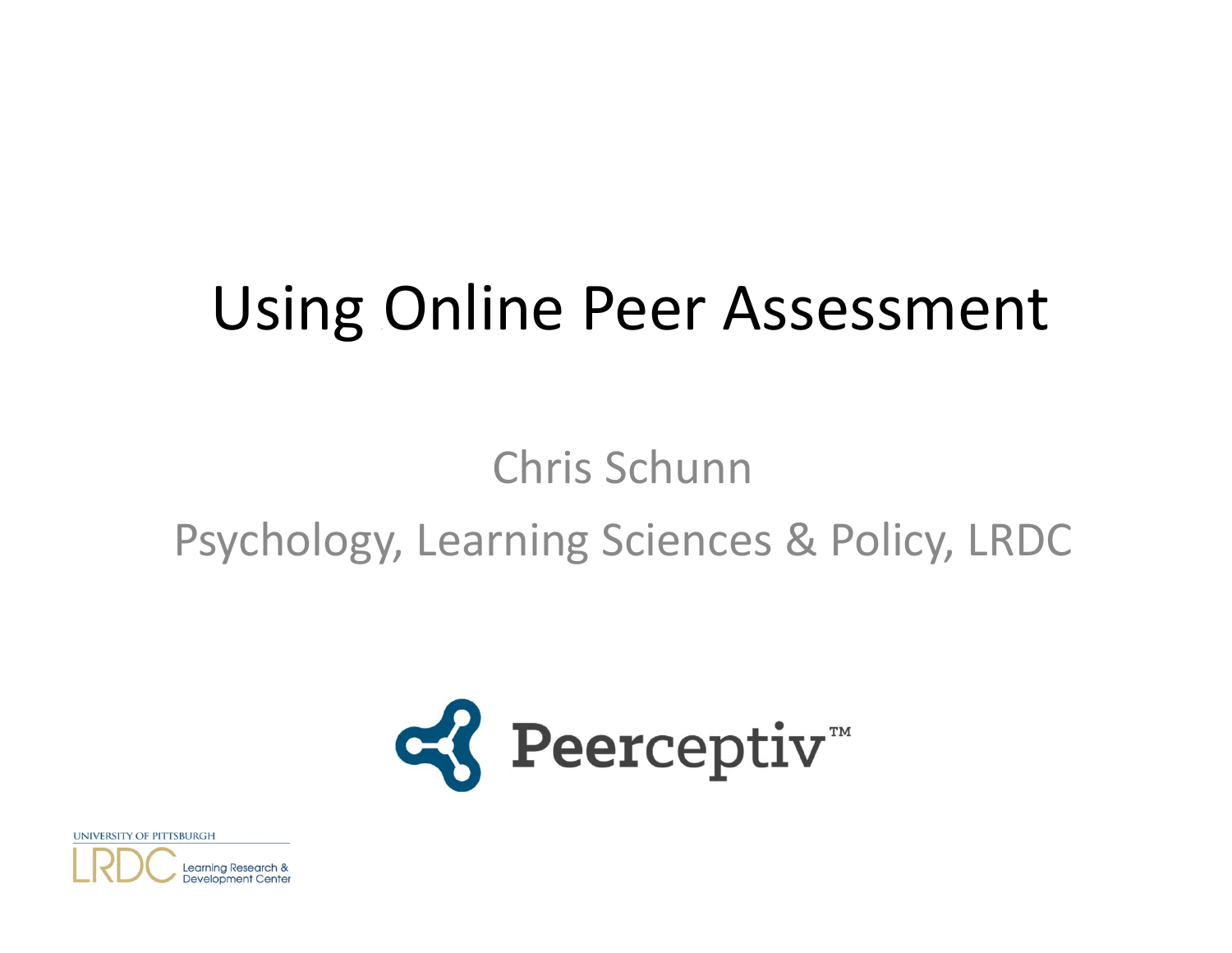## A long-standing problem...

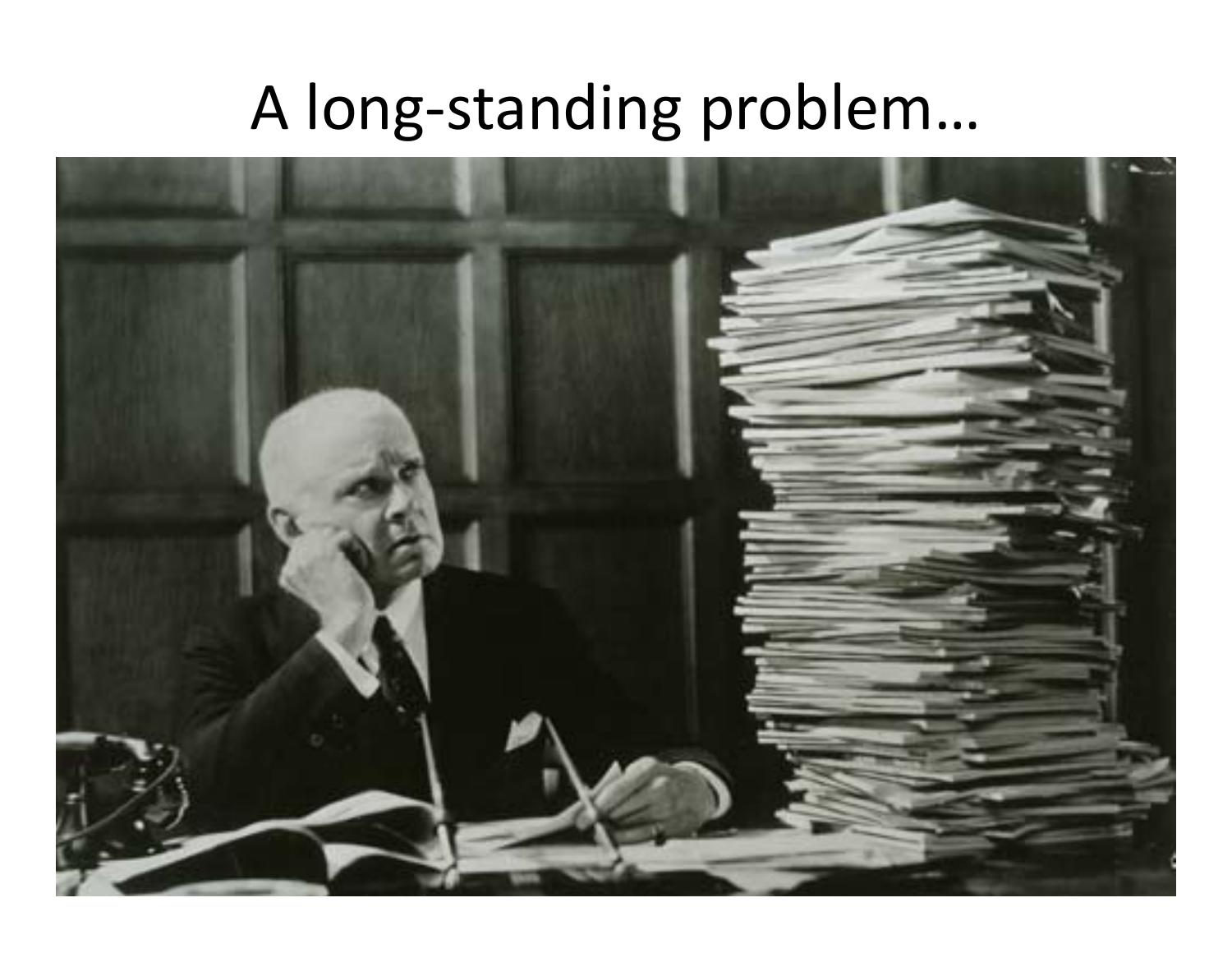# Reasons to include peer assessment in university classes

- 1. Allow for higher‐level, more‐open tasks (*with no grading resources* )
- 2. Increase timeliness and amount of feedback that can be provided *(from reviews)*
- 3. Students develop their writing/reasoning skills via constructive criticism *(from reviewing)*
- 4. Students learn evaluation criteria (*as exam preparation*)

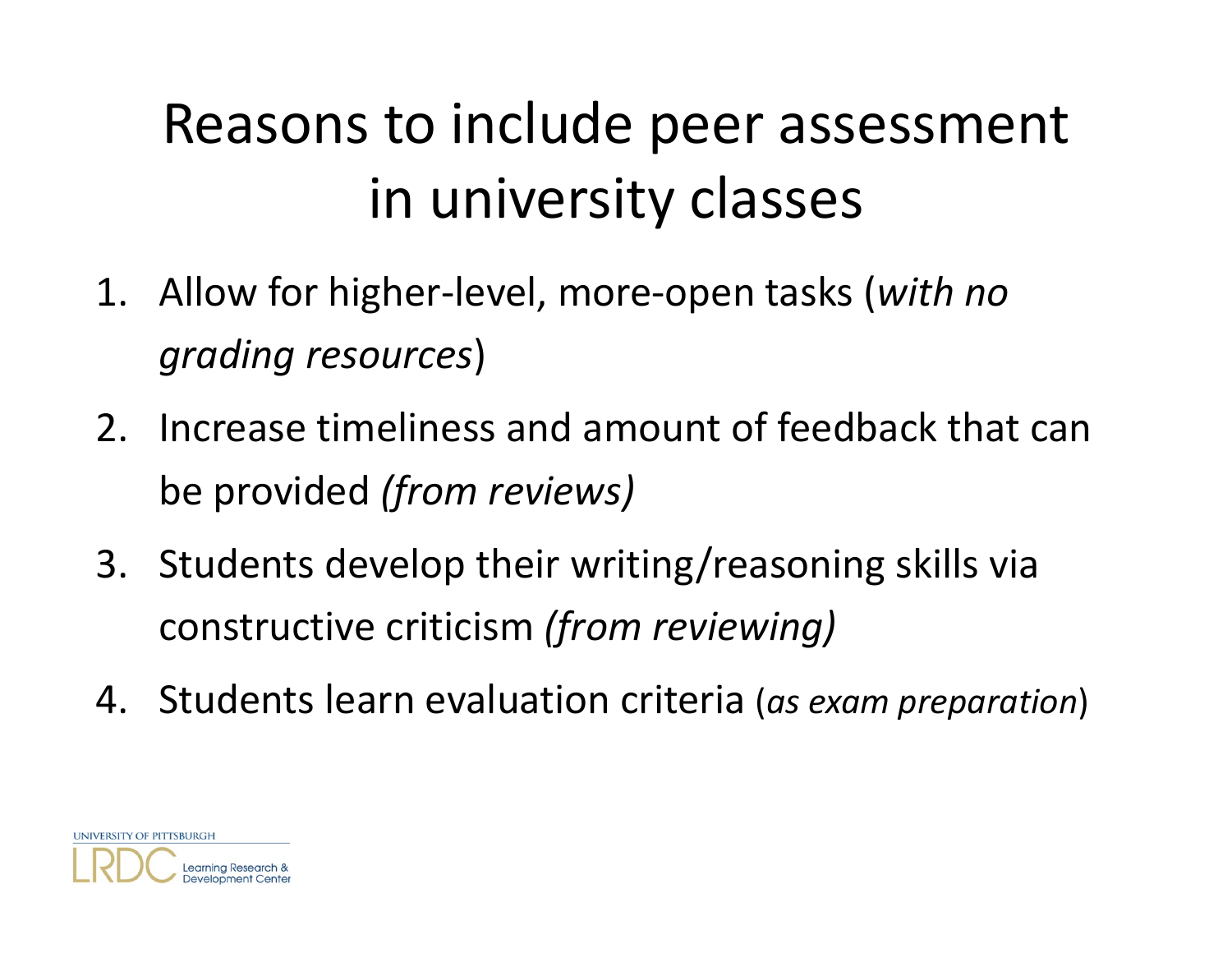### Use cases

### • Class types

- Large introductory (100 ‐ 800+)
- Many‐section lab classes
- Medium‐sized intermediate
- – $-$  Small advanced / grad student
- Assignment types
	- Paragraph‐long content‐focused writing
	- 1 page overview (summary) documents
	- Evidence‐based research / report writing
	- $-$  Group (mini or full) project reports
	- Grant / research proposals
	- Video presentations



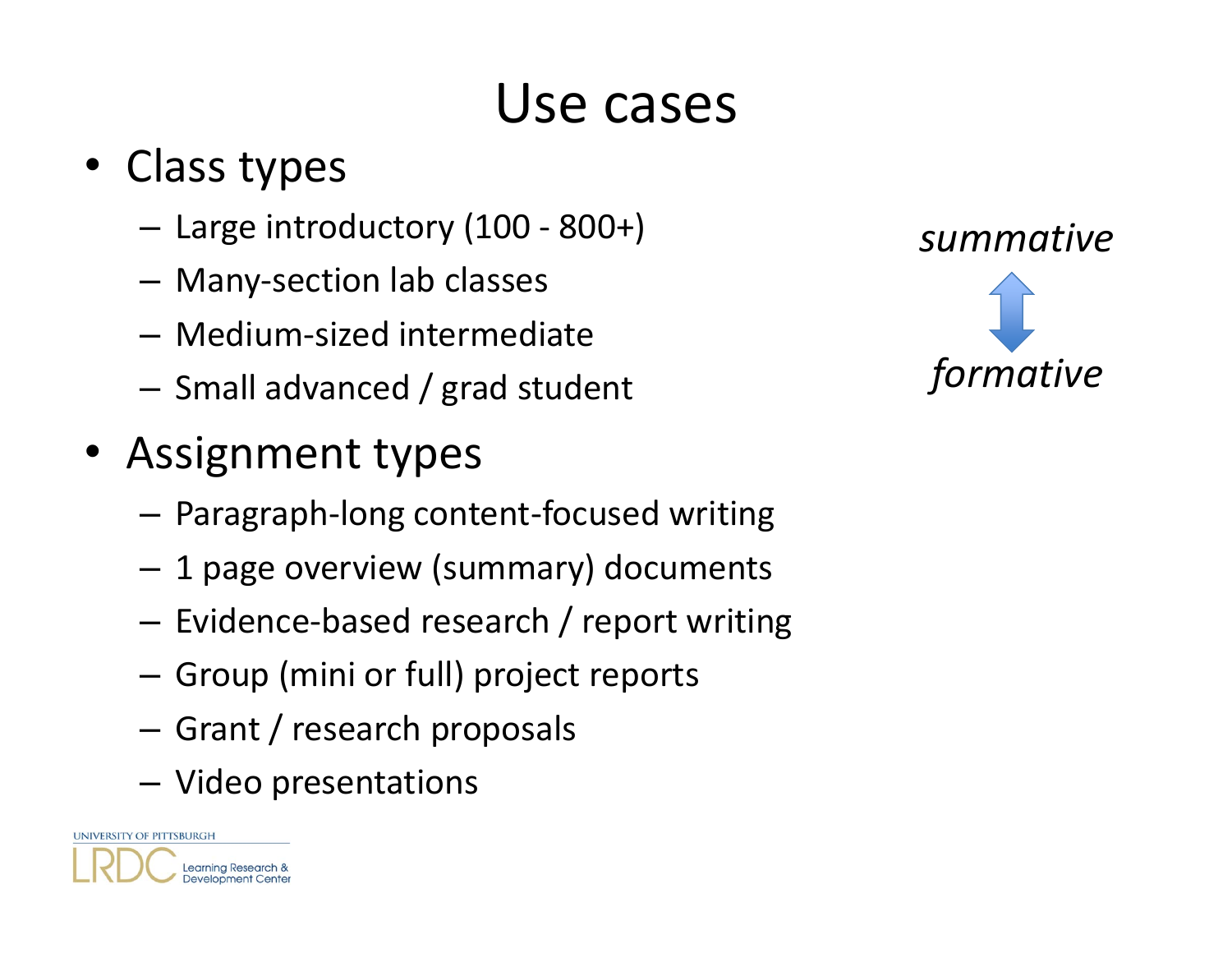# Reasons to use online peer assessment

- *1. Anonymity* enables honest feedback
- *2. Accountability* tools enables full effort
- *3. Diagnostics* improve teaching practice

UNIVERSITY OF PITTSBURGH

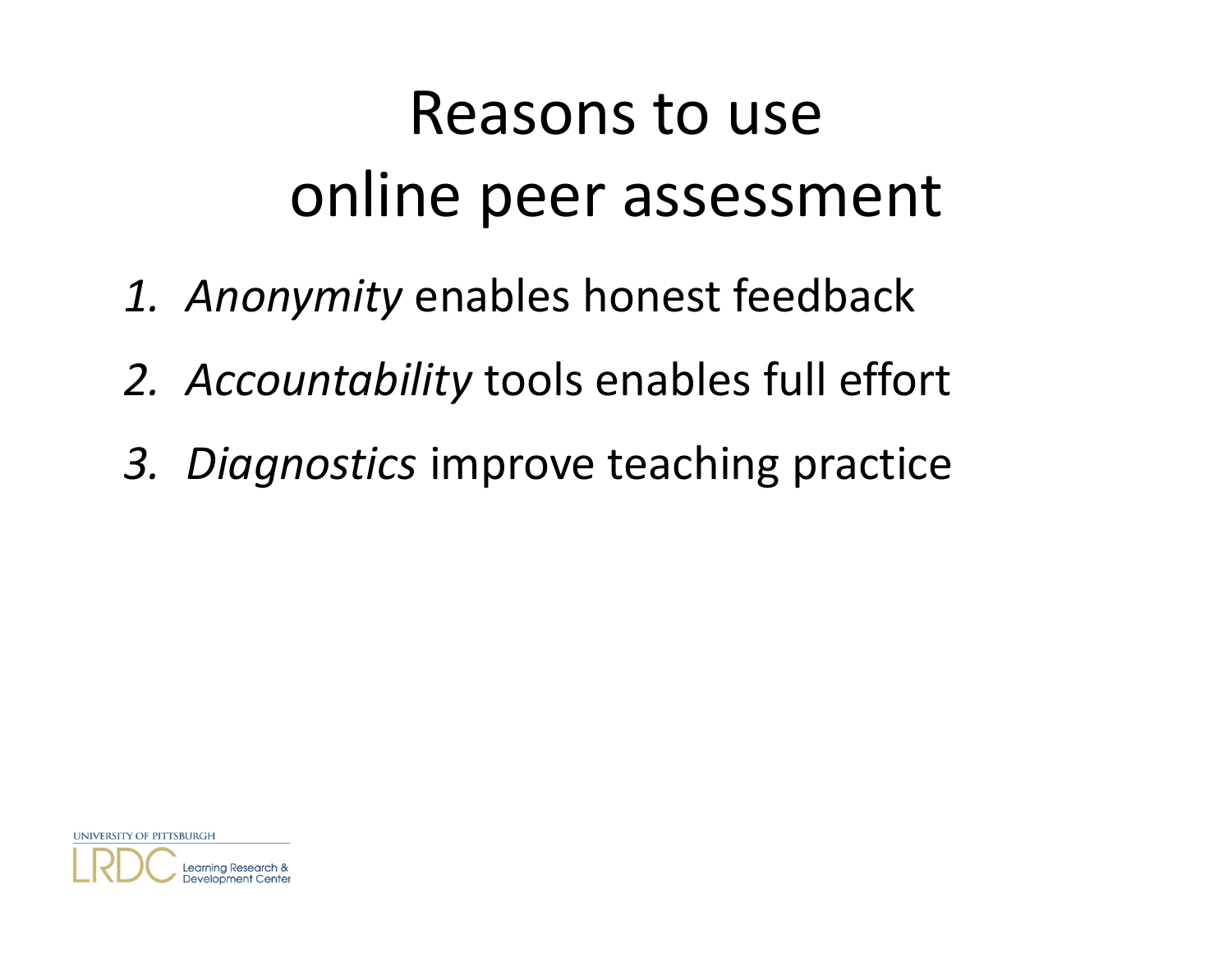#### Teacher view of rubric reliability

#### Reliability of the mean peer judgments for each dimension (based on an average of 3 ratings per document)

The stability of the mean rating on each dimension; it is influenced by 1) the consistency of peer ratings with each other and 2) the number of peer ratings per d



#### Tip:

Go to high disagreement cases for the problematic dimensions to see what possible areas of disagreement might be. Low reliability can result from lack of variability across documents - the differences on this rubric are too subtle or uncommon.

UNIVERSITY OF PITTSBURGH

Learning Research & **Development Center**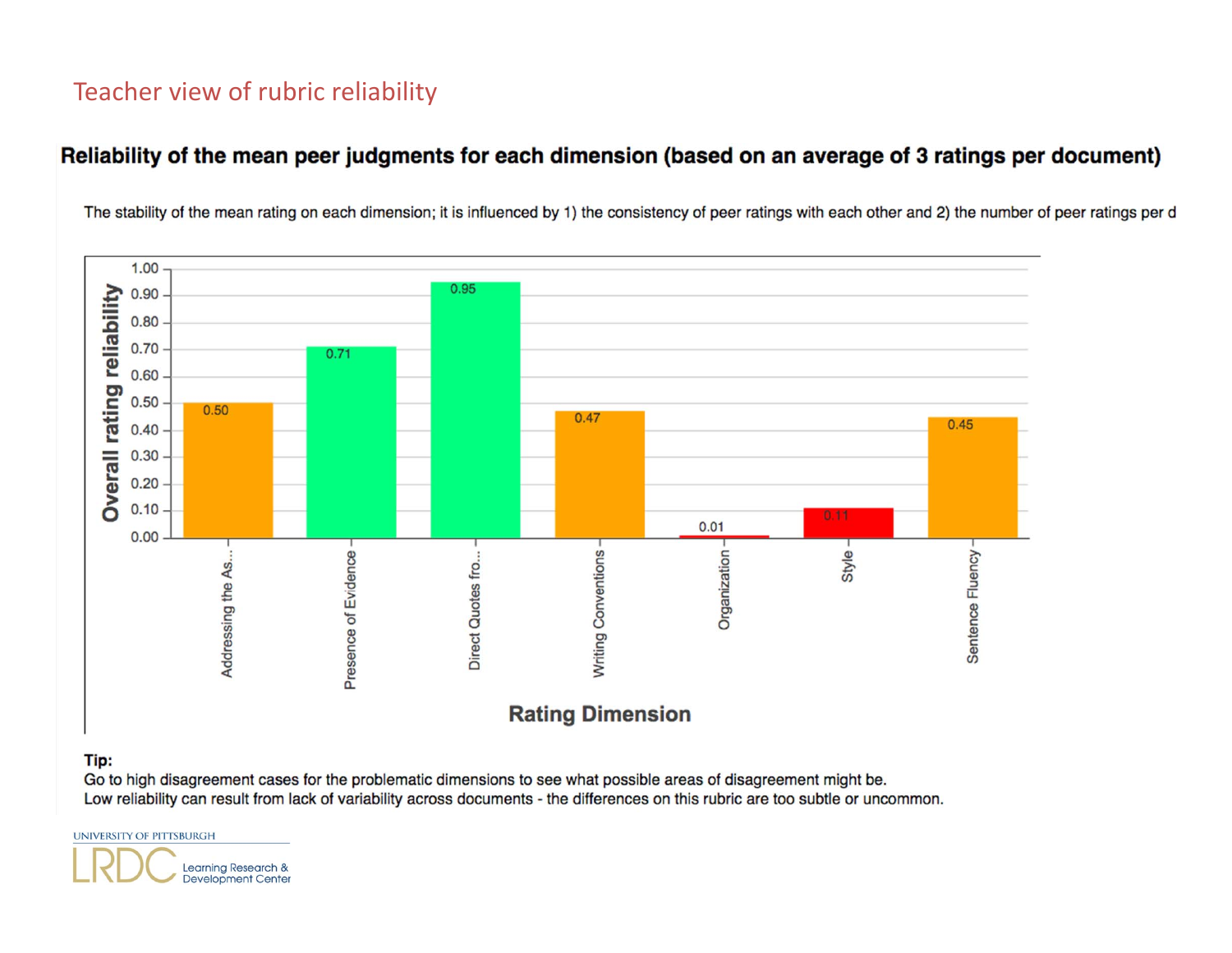Peer ratings can have high validity



Sadler & Good (2006) Cho, Schunn, & Wilson (2006)



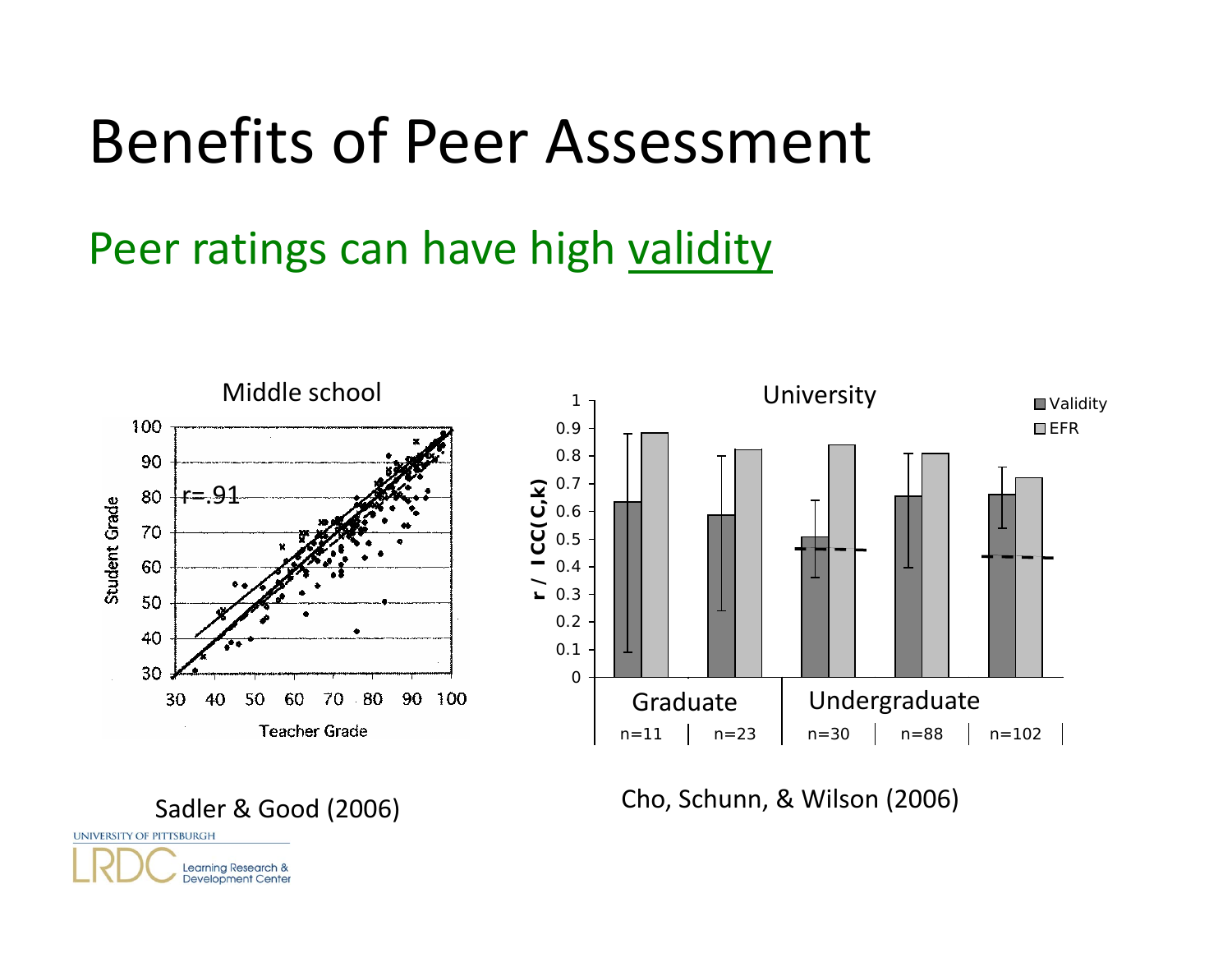#### First drafts stronger when written to peers

 Patchan, M. M., Schunn, C.D., & Clark, R. J. (2011). Writing in natural sciences: Understanding the effects of different types of reviewers on the writing process. *Journal of Writing Research*, 2(3), 365‐393.



UNIVERSITY OF PITTSBURGH

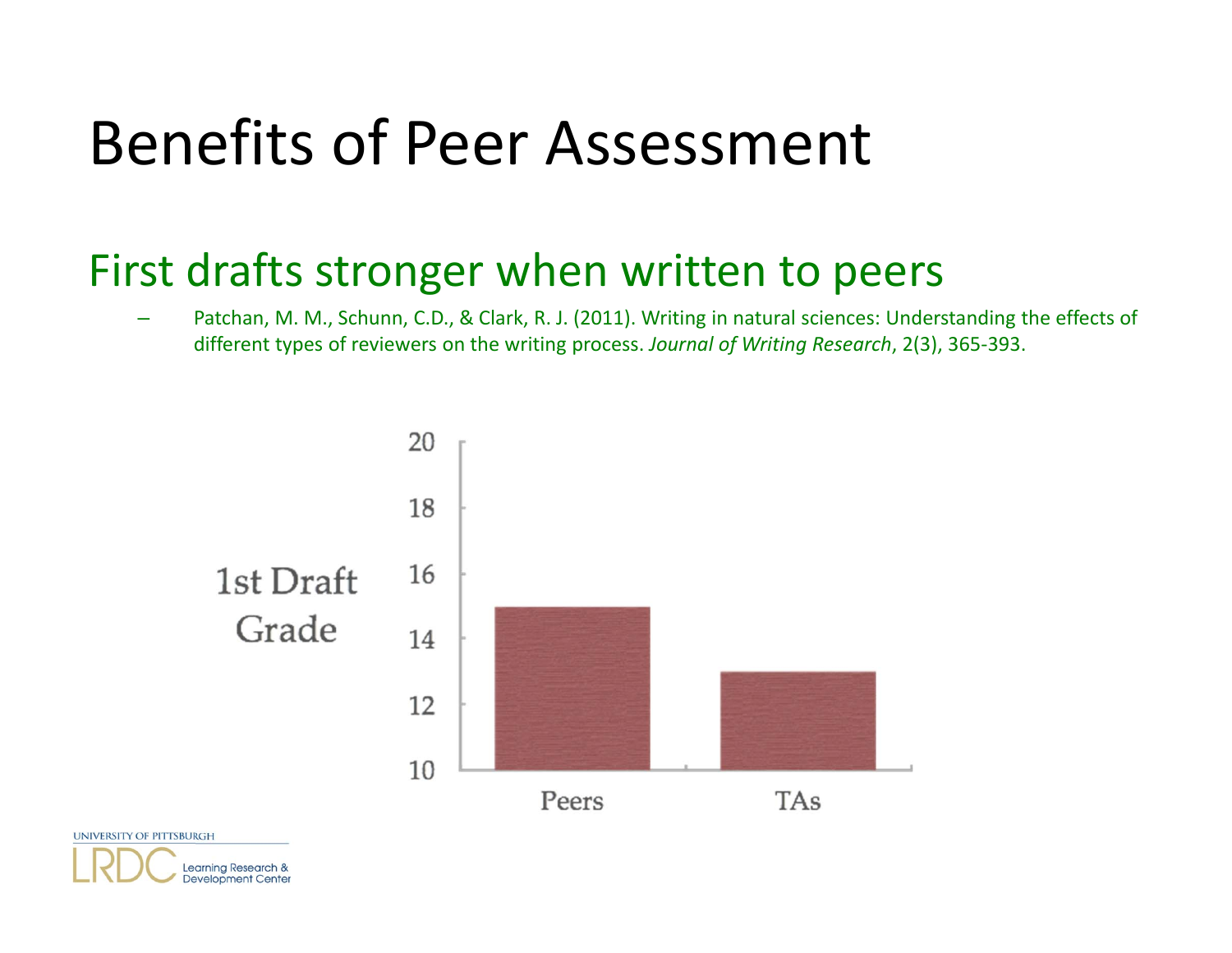### Effects of providing feedback on own writing

 Lundstrom, K., & Baker, W. (2009). To give is better than to receive: The benefits of peer review to the reviewer's own writing. Journal of Second Language Writing, 18, 30‐43.



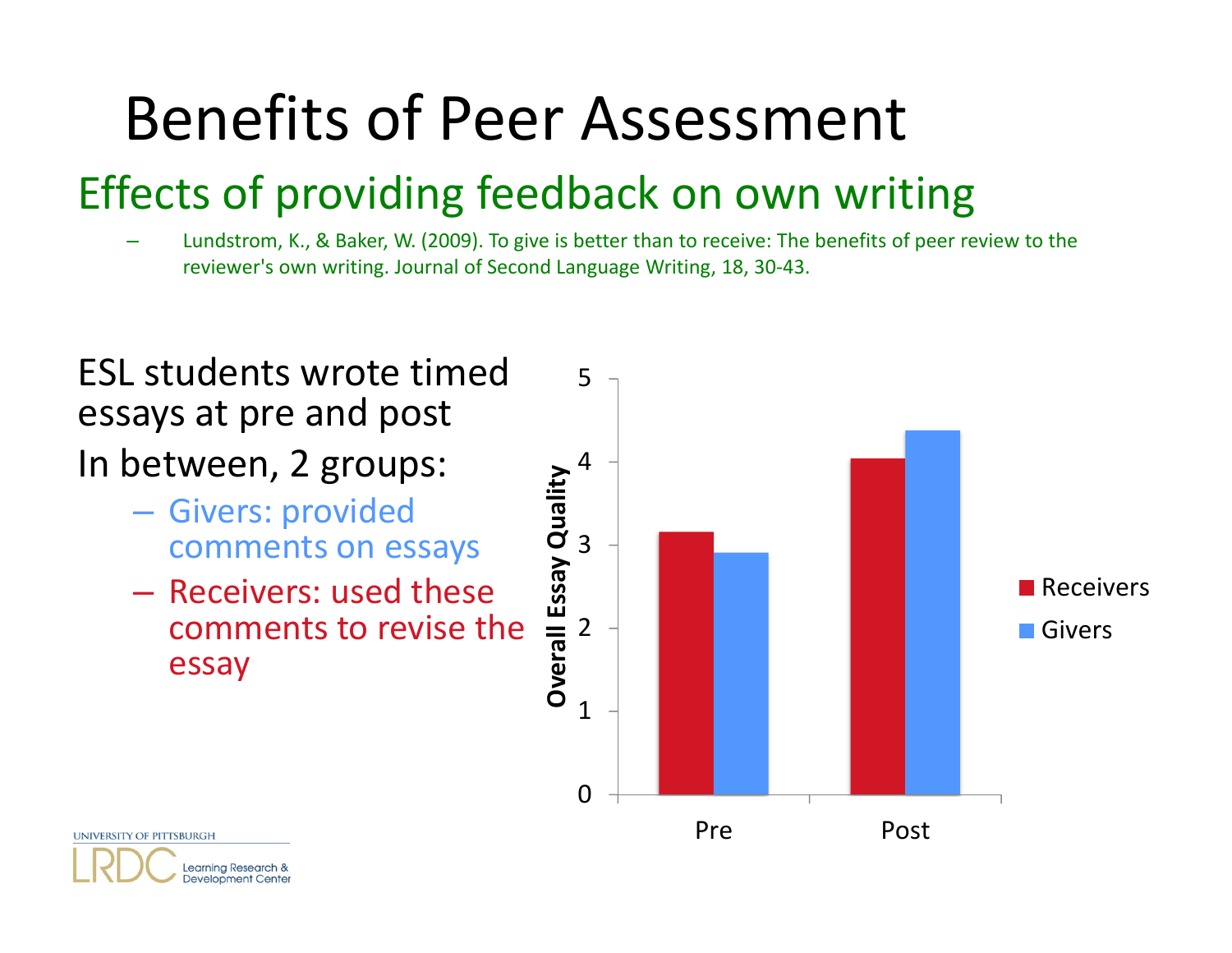#### Providing feedback improves own writing

Learning Research & **Development Center** 

 Cho, K., & MacArthur, C. (2010). Student revision with peer and expert reviewing. *Learning and Instruction, 20*(4), 328‐338.

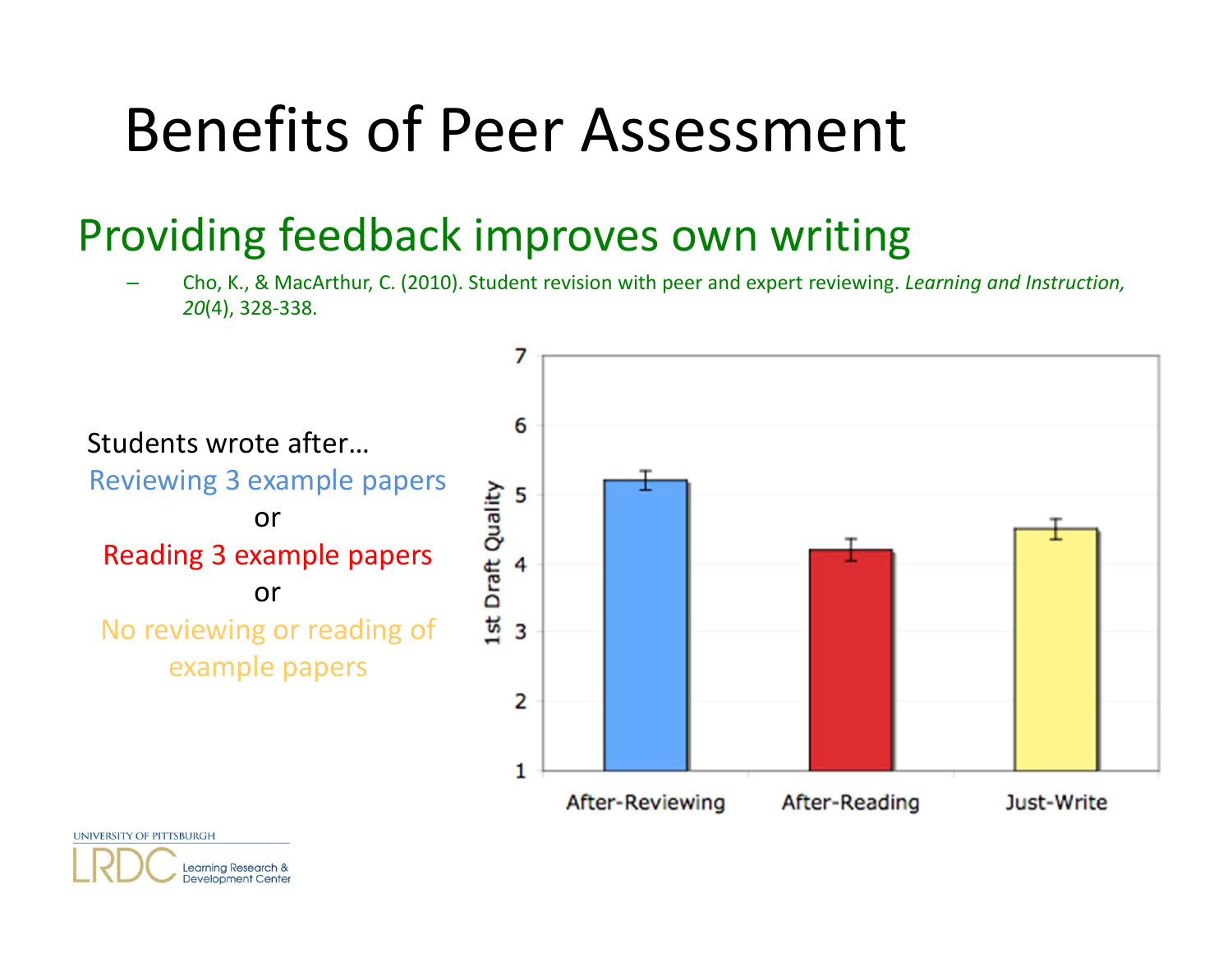#### Providing feedback improves own writing

 Wooley, R., Was, C.A., Schunn, C.D., Dalton, D.W. (2008, August). The effects of feedback elaboration on the giver of feedback. In the *Proceedings of the 30th Annual Meeting of the Cognitive Science Society*.



UNIVERSITY OF PITTSBURGH

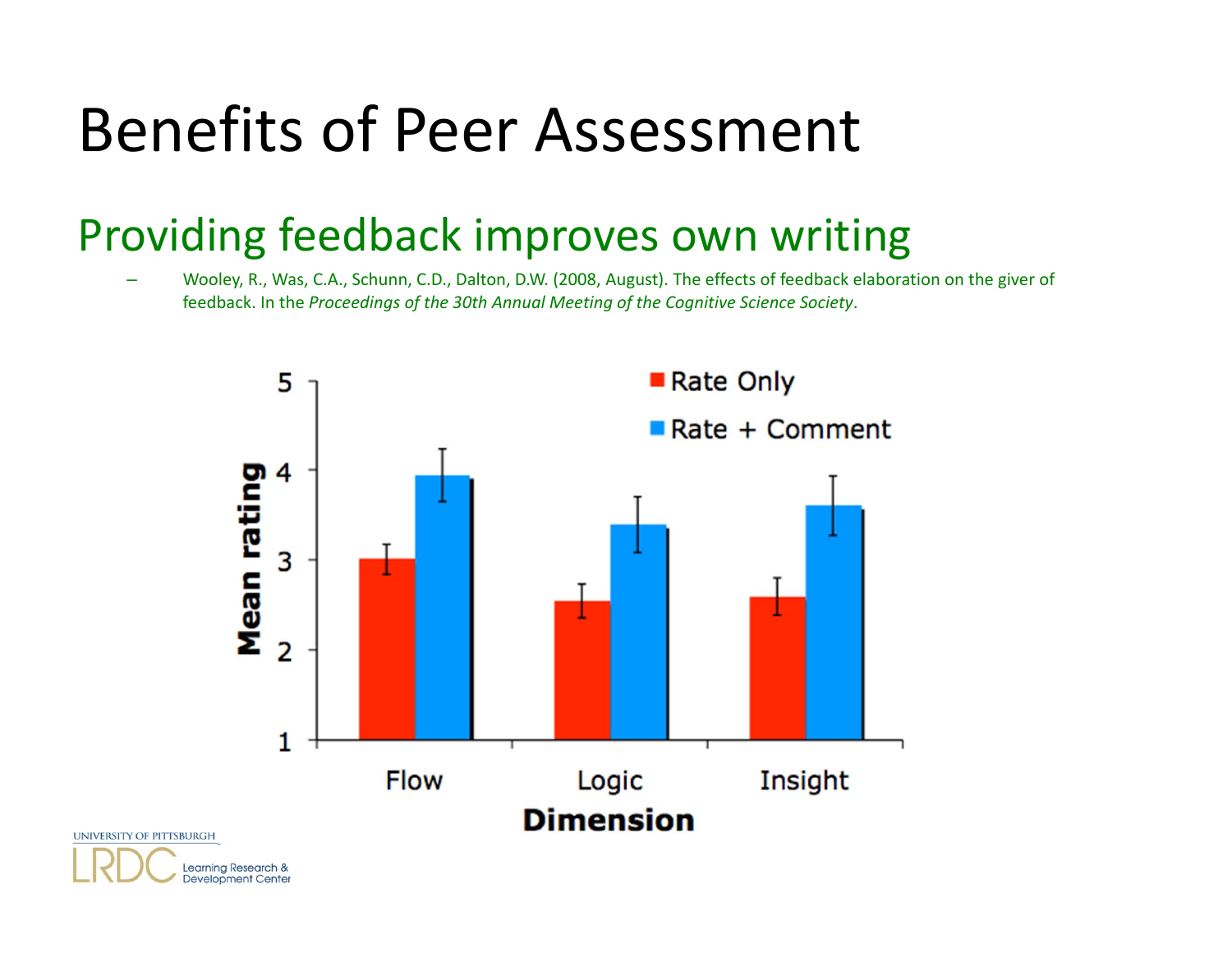### More and better revisions in response to multiple peer feedback

 Cho, K., & Schunn, C. D. (2007). Scaffolded writing and rewriting in the discipline: A web‐based reciprocal peer review system. *Computers & Education*, 48(3), 409‐426.